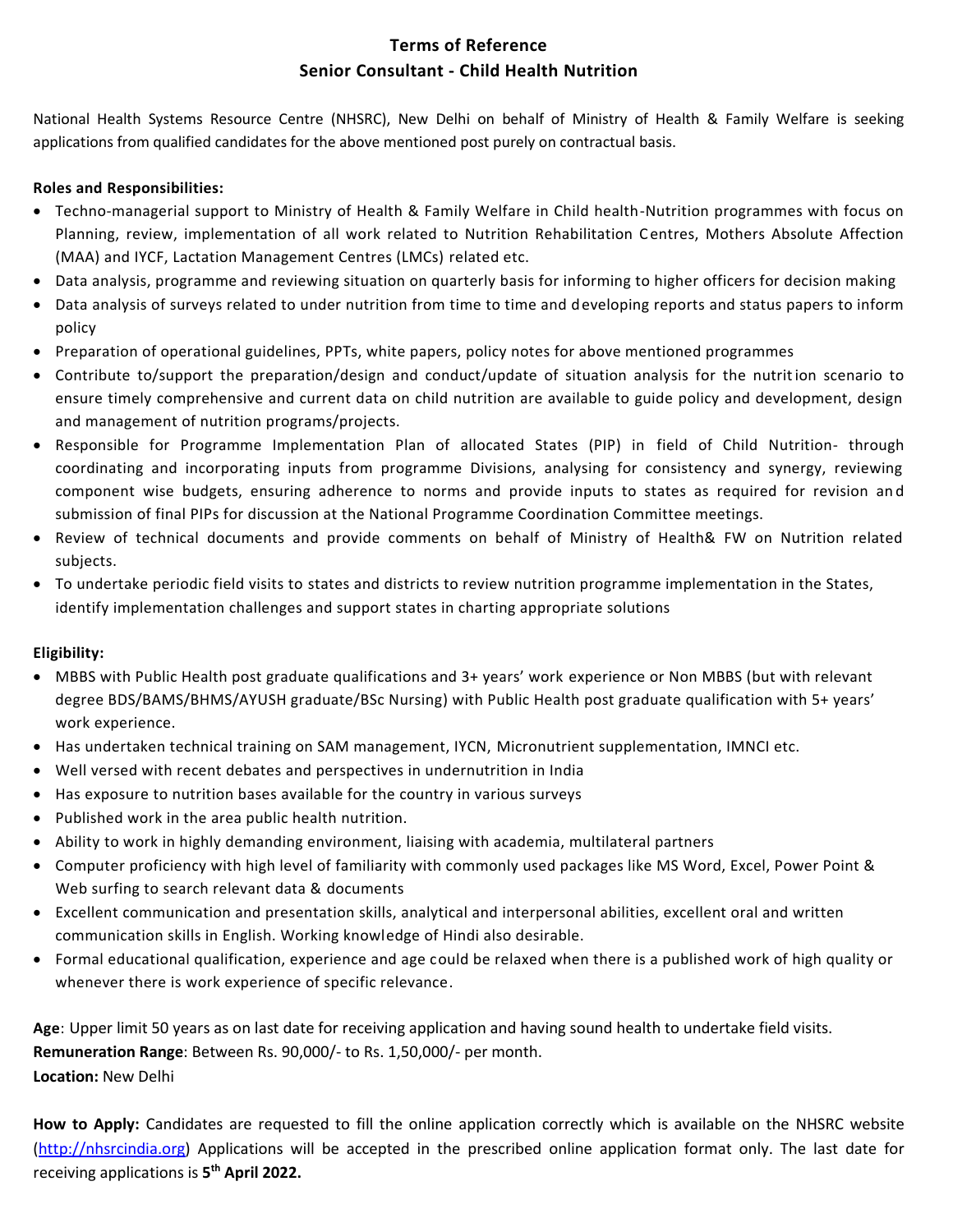## निबंधन और शर्तें

#### वररष्ठ परामशशदार्ता **–** बाल स्वास््य पोषण

राष्ट्रीय स्वास्थ्य प्रणाली संसाधन केंद्र (एनएचएसआरसी), नई दिल्ली स्वास्थ्य और परिवार कल्याण मंत्रालय की ओर से उपर्युक्त पद के लिए अर्हता प्राप्त अभ्यर्थियों से केवल संविदात्मक आधार पर आवेदन आमंत्रित करता है।

# भूनमका और उत्र्तरदानयत्व**:**

- पोषण पुनर्वास केंद्रों से संबंधित सभी कार्यों,'माँ' (एमएए) और आईवाईसीएफ, स्तनपान प्रबंधन केंद्रों (एलएमसी) इत्यादि से संबंधित सभी कार्यों की आयोजना, समीक्षा तथा उनके कार्यान्वयन के साथ बाल स्वास्थ्य पोषण कार्यक्रमों में स्वास्थ्य और परिवार कल्याण मंत्रालय को तकनीकी प्रबंधन संबंधी सहायता उपलब्ध कराना।
- निर्णय करने के लिए उच्चतर अधिकारियों को सूचित करने हेतु आँकड़ों का विश्लेषण करना, कार्यक्रम और स्थिति की त्रैमासिक आधार पर समीक्षा करना।
- समय-समय पर कुपोषण से संबंधित किए जाने वाले सर्वेक्षणों के आँकड़ों का विश्लेषण करना तथा नीति की जानकारी देने के लिए रिपोर्ट तथा स्थिति संबंधी पेपर विकसित करना।
- उपर्युक्त कार्यक्रमों के लिए परिचालन दिशा-निर्देश, पीपीटी, श्वेत पत्र, नीतिगत नोट तैयार करना।
- नीति और विकास/पोषण कार्यक्रमों/परियोजनाओं के अभिकल्प और प्रबंधन का मार्गदर्शन करने के लिए बाल पोषण के संबंध में सामयिक, व्यापक और वर्तमान आँकड़ों की उपलब्धता सुनिश्चित करनेके लिए सहयोग देना/तैयारी करने में सहायता देना/अभिकल्प एवं आचरण/पोषण परिदृश्य हेतु स्थिति विश्लेषण को अद्यतन करना।
- कार्यक्रमों प्रभागों के साथ समन्वय स्थापित करने तथा उनसे जानकारियां लेने, संगतता और सहक्रियाशीलता हेतु विश्लेषण करने, घटक-वार बजटों की समीक्षा करने, मानकों के अनुवर्तनों को सुनिश्चित करने तथा राज्यों को संशोधन के लिए अपेक्षित जानकारियां उपलब्ध कराने और राष्ट्रीय कार्यक्रम समन्वय समिति की बैठकों में चर्चा करने हेतु अंतिम कार्यक्रम कार्यान्वयन योजनाएं प्रस्तुत करके बाल पोषण के क्षेत्र में आबंदित राज्यों के कार्यक्रम कार्यान्वयन योजना की जिम्मेदारी।
- तकनीकी दस्तावेजों की समीक्षा करना और स्वास्थ्य और परिवार कल्याण मंत्रालय की ओर से पोषण संबंधी विषय पर टिप्पणियाँ उपलब्ध कराना।
- राज्यों में पोषण कार्यक्रम कार्यान्वयन की समीक्षा करने, कार्यान्वयन में आने वाली चुनौतियों की पहचान करने तथा उनके उपयुक्त समाधान ढूंढ़ने के लिए राज्यों की सहायता करने हेतु राज्यों तथा जिलों के आवधिक दौरे करना।

### पात्रर्ता**:**

- एमबीबीएस के साथ जन स्वास्थ्य में स्नातकोत्तर अर्हता तथा 3+ वर्ष का कार्य अनुभव यागैर-एमबीबीएस (परंतु बीडीएस/बीएएमएस/बीएचएमएस / आयुष स्नातक/बी.एससी उपचर्या) तथा जन स्वास्थ्य में स्नातकोत्तर अर्हता के साथ 5+ वर्ष का कार्य अनुभव।
- एसएएम प्रबन्धन, आईवाईसीएन, सूक्ष्म पोषक सम्पूरण, आईएमएनसीआई इत्यादि के संबंध में तकनीकी प्रशिक्षण का आयोजन किया र्ो।
- भारत में कुपोषण के संबंध में नवीनतम वाद-विवादों तथा परिप्रेक्ष्यों के विषय में प्रवीणता।
- देश के लिए विभिन्न सर्वेक्षणों में उपलब्ध पोषण आधारों की जानकारी।
- सार्वजनिक स्वास्थ्य पोषण के क्षेत्र में किए गए कार्यों का प्रकाशन।
- अत्यंत अपेक्षित पर्यावरण में कार्य करने, शैक्षिक संस्थानों के बहु-स्तरीय भागीदारों के साथ सम्पर्क करने की योग्यता।